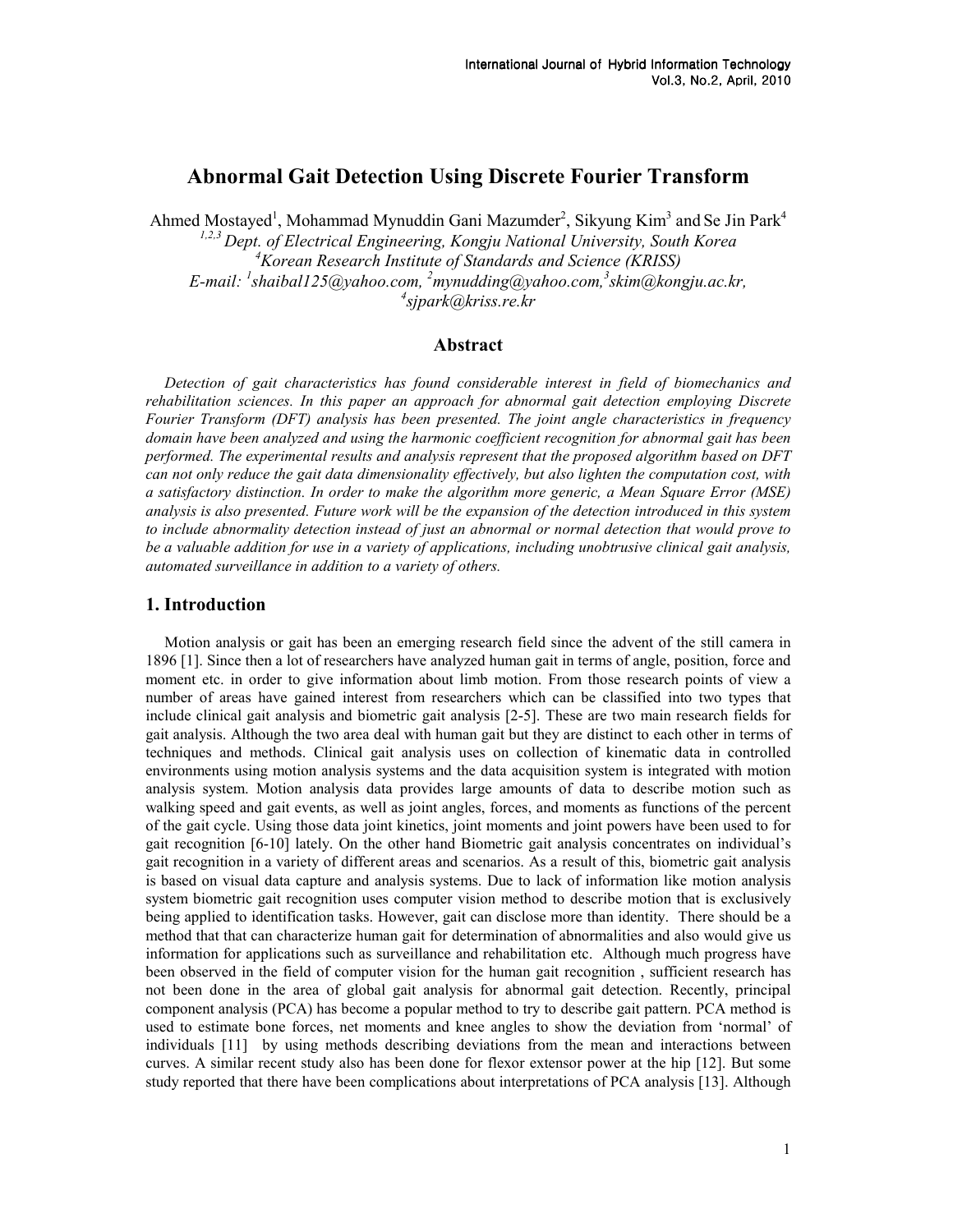some methods are available for gait detection but very few effective methods are found for abnormal gait detection. In this paper we describe a method based on Discrete Fourier transform (DFT) which allows us to investigate how far a person's gait deviates from normal. Here we have considered three joint angles: 'ankle-knee', 'knee-hip' and 'hip-ankle for abnormal gait detection. These angles are straightforward to measure and are quite consistent across different gait analysis systems [14] thus making it feasible to use the results reported here on new data. The method presented here is unique in the way that it can identify the abnormal gait as well as the individual gait for whether normal or abnormal. The assumption that human gait motion behaves as a damped harmonic oscillator that reacts in sum fundamental way to certain stimuli is exploited in a pattern recognition scheme used to classify the observed gait as normal or abnormal. Firstly the data is collected from 3d motion analysis system using eight markers from where we extracted the joint angles. In the data analysis section it is shown that our proposed method can accurately detect normal and abnormal gait when presented with a number of different walking subjects exhibiting a variety of abnormal gait motions as well as normal gait. From mathematical point of view, we have tried to obtain measure clear distinctions between normal and abnormal gait using wide spread data.

## 2. Method

#### 2.1 Data Collection

9 children, 36 females and 34 males with age range between 10 and 69, were recruited to participate in the study. The purpose of the study was explained to each subject before they were taken part into the experiment. They practiced until they could reliably walk for both normal and with impair conditions. The impair condition were given in three types such as impair in knee, impair in ankle and impair in both ankle and knee. For marker system we have utilized Helen Hayes protocol [14]. All the trials were taken while the subjects were walking in the treadmill. Each subject was asked to perform four sets of walks that include normal walking and walking under three different impair conditions on a treadmill as mentioned before. The reason for performing the trials was to cover a range of walking for both abnormal and normal gait. The subjects were asked to repeat the walks in each one of the four conditions until at least three 'clean' trials were recorded. These data had been previously collected as part of routine clinical gait analysis at the Motion Analysis Laboratory at the Health Metrology Group, Korean Research Institute of Standards and Science. All these data are obtained using Optotrak Certus along with eight markers.

#### 2.2 Data Analysis

For our data analysis we will consider three joint angles: 'ankle-knee', 'knee-hip' and 'hip-ankle'. This angle data are available from motion analysis system. As we know human gait is cyclic and repeats itself, first we have to extract one full gait cycle for all angle data. Here the joint angle data are considered as complex data as for example

 $z$  (n)=ankle\_angle(n)+j\*knee\_angle(n), where n is the sample number. Once the complex data is available we can take the FFT of z (n),

$$
Z(k) = \sum_{n} z(n) \exp(-j2\pi kn/N)
$$
 (1)

where N=101 and n=0, 1, …, N-1.

The discrete Fourier transform (DFT) is used as the most popular tool to obtain a spectral representation of a given physiological signal. The discrete Fourier transforms pair that can be applied to sampled signals can be expressed as: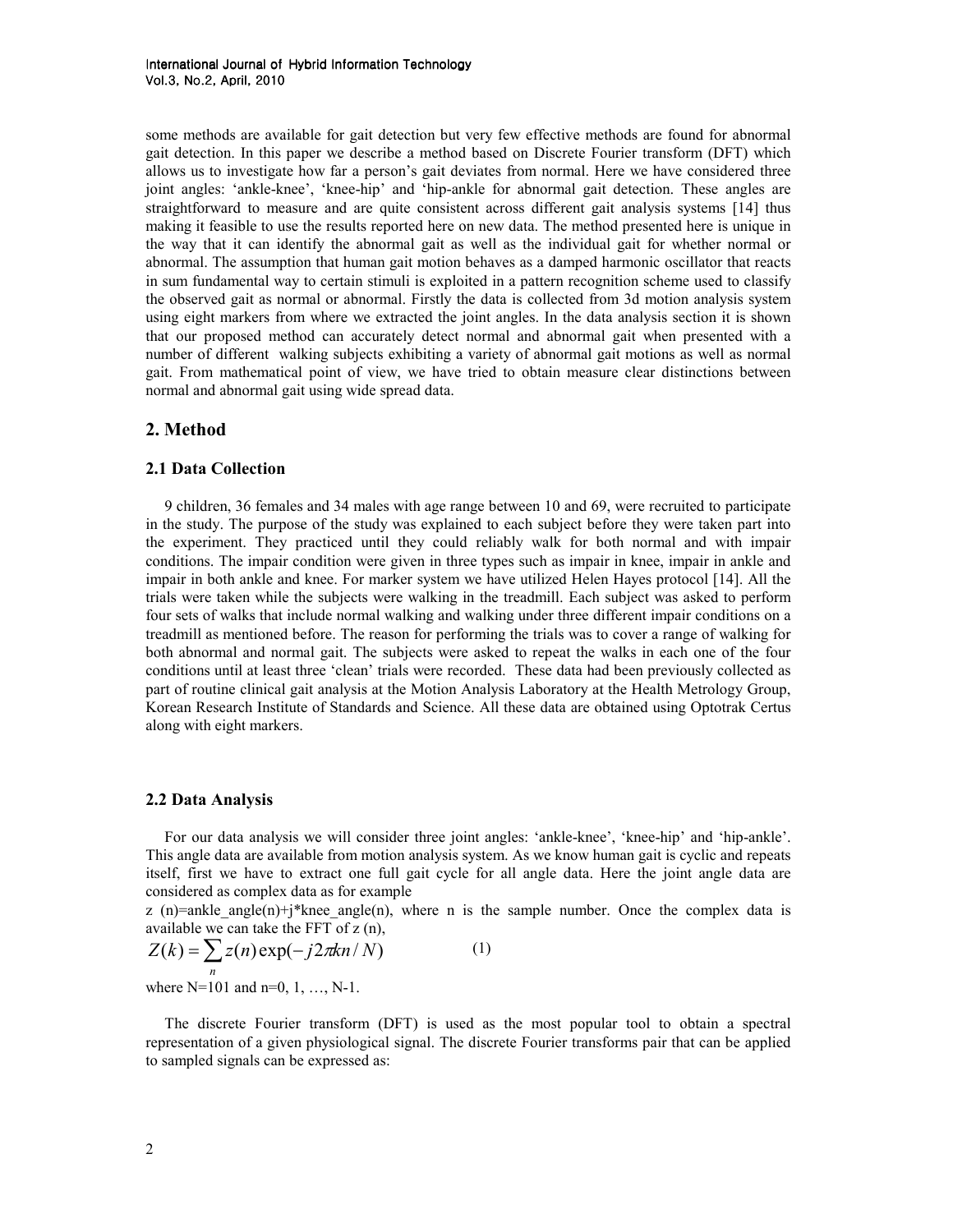$$
Z(k) = \sum_{n} z(n) \exp(-j2\pi kn/N)
$$
 (2)

and

$$
z(n) = \frac{1}{N} \sum_{k} Z(k) \exp(j2\pi kn/N)
$$
 (3)

for n=0,1,…, N−1; k=0,1,…, N−1.

 $\sqrt{ }$ 

where  $Z(k)$  represents the frequency domain function and  $z(n)$  the time domain function.

Utilizing these pair of formulas we can progress back and forth between a time representation of our complex joint angle signals  $(z(n))$  and its frequency domain representation  $(Z(k))$ , that is, the DFT is invertible. Modification of the frequency spectrum is also possible to change the time representation. This procedure can be performed by either multiplication with a transfer function in the frequency domain or convolution with a filter kernel in the time domain [6]. In our analysis both  $Z(\mathbf{k})$  and  $z(\mathbf{n})$ are complex series. In the case of  $Z(k)$ , each value of  $Z(k)$  contains information on the complex modulus, or magnitude, and the phase in its real  $(R (k))$  and imaginary  $(I(k))$  parts. These, the magnitude function  $(|Z (k)|)$  and phase  $(\Phi(k))$  can be expressed as:

$$
|Z(k)| = \sqrt{(R^2 (k) + I^2 (k))}
$$
  
\n
$$
\phi(k) = \tan^{-1}(\frac{I(k)}{R(k)})
$$
\n(4)

and the square of the magnitude function, the power spectral density (PSD) can be defined for periodic signals as:

$$
P(k) = |Z(k)|^2
$$
\n(6)

In fact, the DFT is implemented using the fast Fourier transform (FFT), an efficient algorithm that has advantages considerably over the computational time in terms of calculation for DFT [7]. Another widely used parameter to explain the frequency domain of physiological signals is the PSD which is defined in decibels and express the energy of each harmonic component ( k) in the series, that correspond to samples of the continuous Fourier transform at values 0,  $\Delta k$ ,  $2\Delta k$ ,…, (N−1)  $\Delta k$ , where  $\Delta k$  is a multiple of the fundamental frequency  $f_o$  and defined as

$$
f_0 = \frac{1}{N\Delta t}
$$

where ∆t is the sampling interval of the sampled signal.

In our case the sample frequency is chosen as 30 Hz. We need only the magnitude spectrum. Moreover some normalization of scale is done by dividing the magnitude values of all Fourier coefficients by the magnitude of the second one  $(Z(1))$ . Not only that to eliminate any dissimilarity due to phase difference we had to discard the first coefficient  $(Z(0))$ . That means,

$$
|Z| = \left[\frac{|Z(1)|}{|Z(1)|}, \frac{|Z(2)|}{|Z(1)|}, \dots, \frac{|Z(N-1)|}{|Z(1)|}\right]^{T}
$$
(7)

where  $|Z|$  is the vector obtained from the magnitude of DFT of joint angle data z (n). The numbers in brackets indicate indices for DFT coefficients and T denotes transpose operation.

In case of experiment for each subject several trials were made on a trade mill and the marker data were recorded. The trials were taken at different sessions with at least a day between them. In all the simulation examples the trial data are chosen randomly without any bias. To normalize each of them to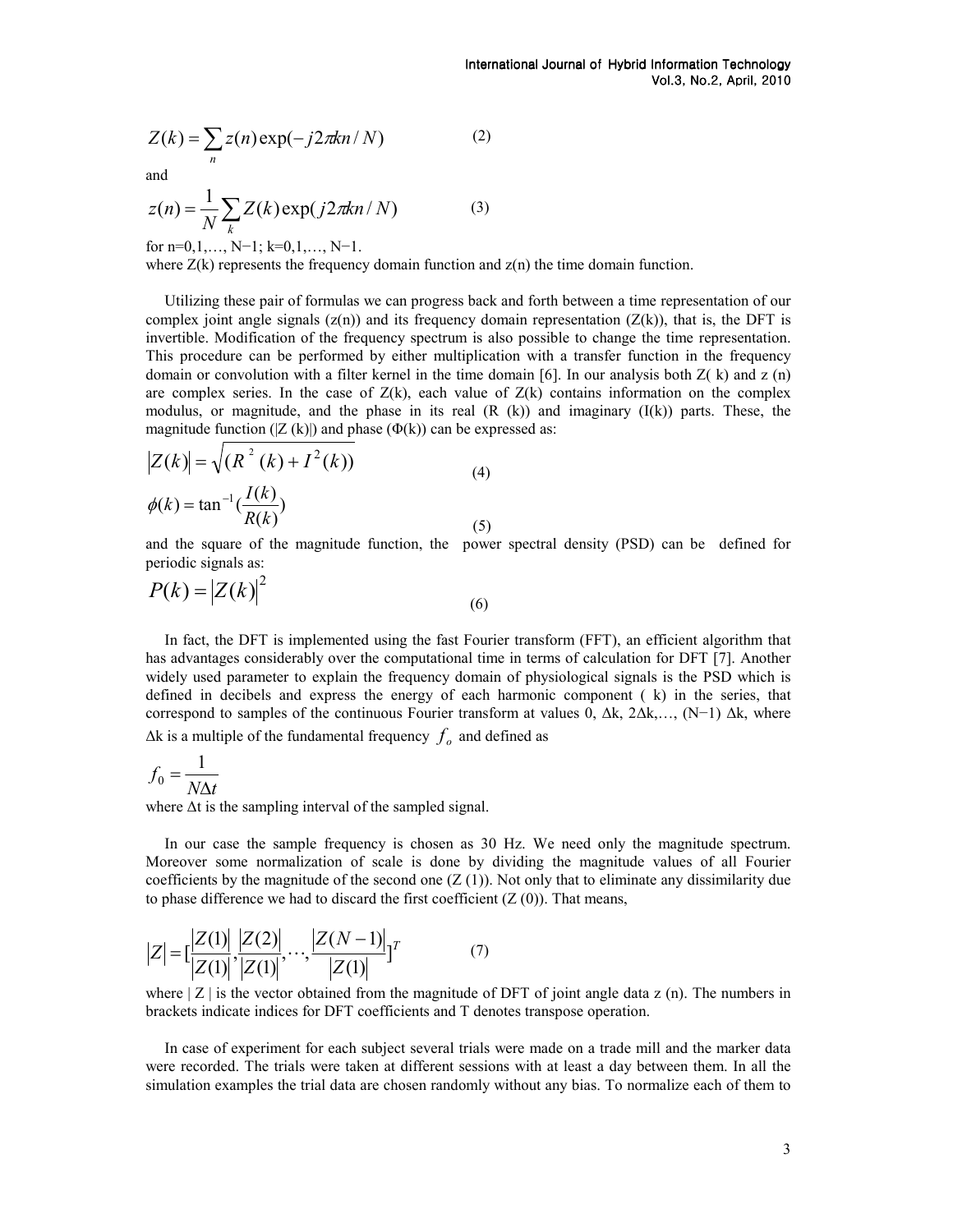equal number of data points we interpolated those up to 101 data samples. For explanation purpose, data acquired from the experimental subject 34 (30years old male) is used. The high frequency components of Z (k) will give the variation between normal and abnormal gait as simulation results for subject 34 shows a clear distinction between normal and abnormal in the Fourier domain. The figures show for all subjects the normal gait has similar patterns and for abnormal gait the patterns differ significantly. We can repeat the same procedure for other joint angles and successfully distinguish normal and abnormal gait from the Fourier transform patterns.



Figure 1. Comparison between two different trials of normal gait for subject 34. (a) Ankle-knee angle (b) Knee-Hip angle (c) Hip- Ankle angle

We are considering three joint angles for analysis as mentioned before. Figure 1 shows the first 25 coefficients of  $|Z|$  for the subject 34 at normal gait condition. The higher coefficients do not contain any significant information hence not shown in figures. In this case the normal gait is compared between trial 1 and trial 2. It is evident that the two curves are very close to each other especially for ankle-knee data. We also have done same analysis for the subject 17 and got similar results. Both figures suggest a specific pattern for normal human gait. This same pattern is obtained for all the subjects under examination. Figure 2 shows a comparison between normal and abnormal gait pattern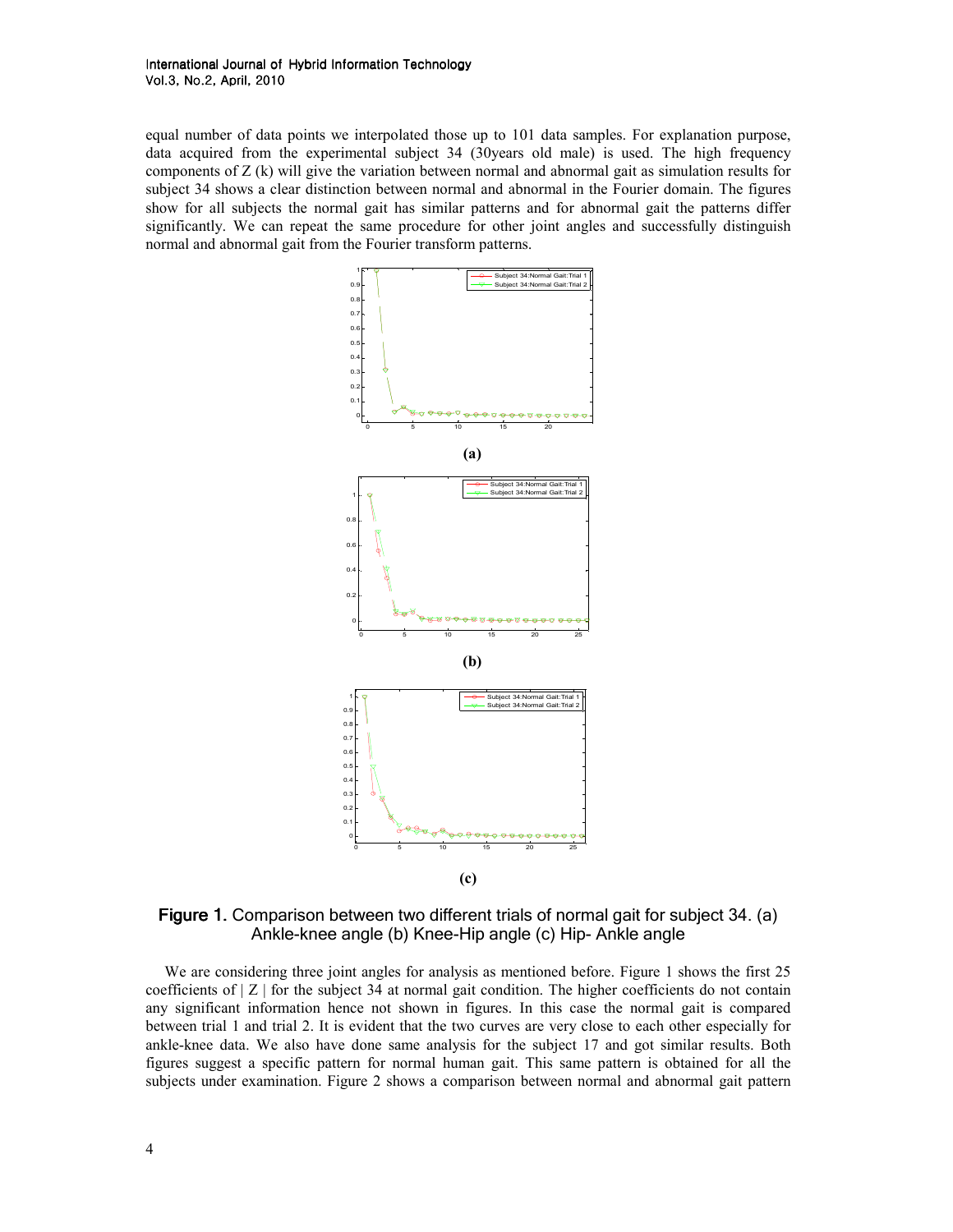for the subject 34. For both types of gait 'trial 3' is chosen where subject were given impair condition both in ankle and knee. The deviation in pattern is obvious from figures. The shapes obtained for these trials are a general scenario for all the subjects we have investigated. To make our point stronger we also presented similar figures for the subject 34 for trials other than in figure 2 in figure 3. All figures related to the subject 34 are similar and abnormal gait is easily distinguishable from the patterns.



Figure 2. Comparison between normal and abnormal gait for subject 34. (a) Ankleknee angle (b) Knee-Hip angle (c) Hip- Ankle angle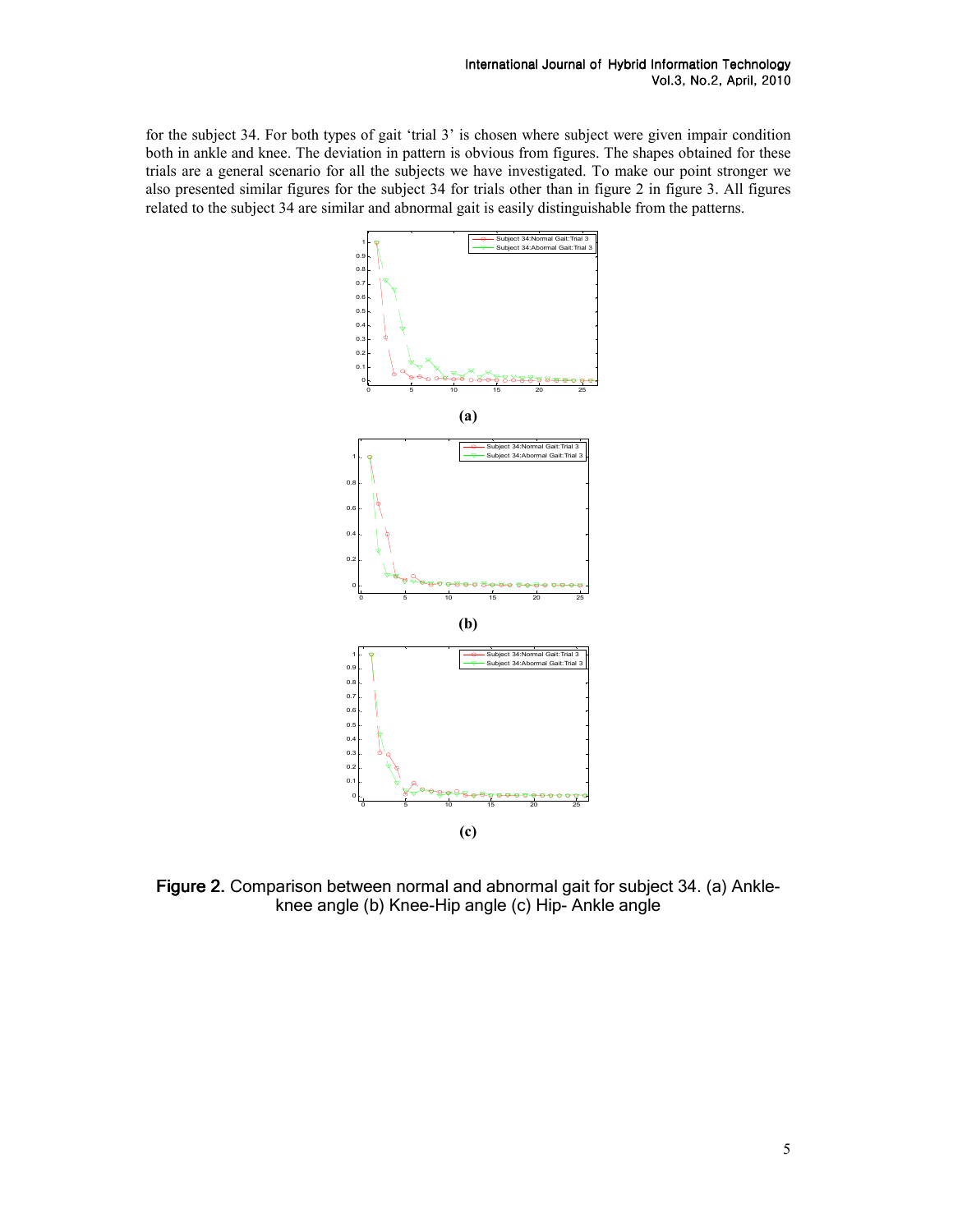International Journal of Hybrid Information Technology Vol.3, No.2, April, 2010



Figure 3. Comparison between normal and abnormal gait for subject 34 with different trials from figure 2. (a) Ankle-knee angle (b) Knee-Hip angle (c) Hip- Ankle angle

#### 3. Discussion

The Discrete Fourier transform (DFT) constitute the most widely used operation in exploring the frequency domain of physiological signals. In the present paper we have intended to apply DFT to illustrate its application to the study of the frequency domain of joint angle data. Our Proposed method can be easily understood from the figure 4.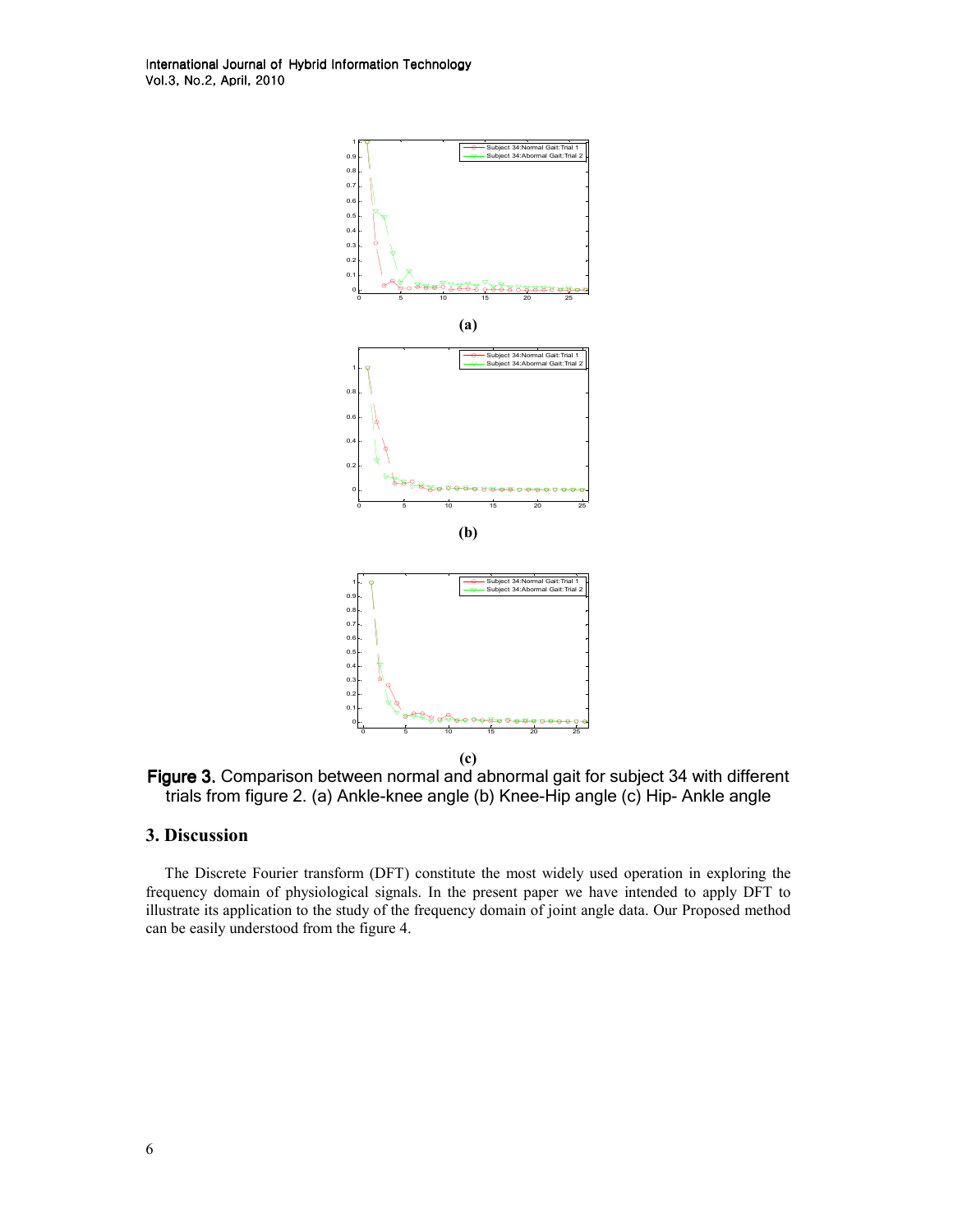

Figure 4. Block diagram for proposed method for gait detection

While taking the data we have used a sample frequency of 30 Hz. Analyses in the frequency domain (Fig. 1-3) using the FFT revealed that the lower frequency content of the joint angle data provides sufficient information about the normality or abnormality of human gait. Our inspection is based on the magnitude spectra of the data. However, the phase information is yet to be investigated and they may also give some additional information. As shown in figure 1 the normal pattern (lower frequency content) of gait is similar and irrespective of trials. The second frequency coefficient in the figures is a deterministic factor to identify gait patterns coming from same person although the next few are also effective but it is a dominant harmonic among them. Figure 2 and 3 all the way show the differences in pattern between normal and abnormal gait. The discriminating features are more prominent for the joint ankle-knee data and can be used as raw data for such recognition process. More likely the normal gait the abnormal gait exhibits certain patterns for joint angle except for hip-ankle data. In addition to the simulation results the Mean Square Error between trails values for all three figures are given in table 1.

| ີ        |            |          |           |
|----------|------------|----------|-----------|
|          | M.S.E.     |          |           |
|          | Ankle-Knee | Knee-Hip | Hip-Ankle |
| Figure 1 | 3.027E-4   | 8.564E-4 | 6.885E-4  |
| Figure 2 | 0.0147     | 0.0262   | 0.028     |
| Figure 3 | 0.0058     | 0.0215   | 0.0084    |

Table 1. Mean Squared Error between trials for all three joint angles from figure 1 to 5

The M.S.E. can be viewed as an additional measure of similarity. As seen in Table 1 the M.S.E. values between trials give us idea about deviations for the abnormal gait from the normal one. Moreover very small values for figure 1 suggest the similarity between normal gait patterns for the subject 34. Nevertheless, spectral analyses using DFT provides a visual and precise methodology to recognize normal and abnormal gait and easier to implement compared to other methods involving gait recognition. A combination of some quantitative measures would greatly increase the reliability of this method. Such methods may involve Coefficient of Multiple Correlation (CMC) analysis and Wavelet Distance Measure (WDIST). We intend to investigate the performance based on more complicated and decisive CMC or WDIST in a future work.

## 4. Conclusion

In this paper an approach for abnormal gait detection employing DFT analysis has been presented. The results indicate that the joint angle combination in the frequency domain can be used to characterize abnormal gait. In order to make the algorithm more generic, a MSE analysis is also presented. An important question is the capability of detecting gait abnormality at higher harmonics. However, a more in-depth classification like indexing would provide a more valuable addition to any number of applications in the area of gait analysis. Future work will be the expansion of the detection